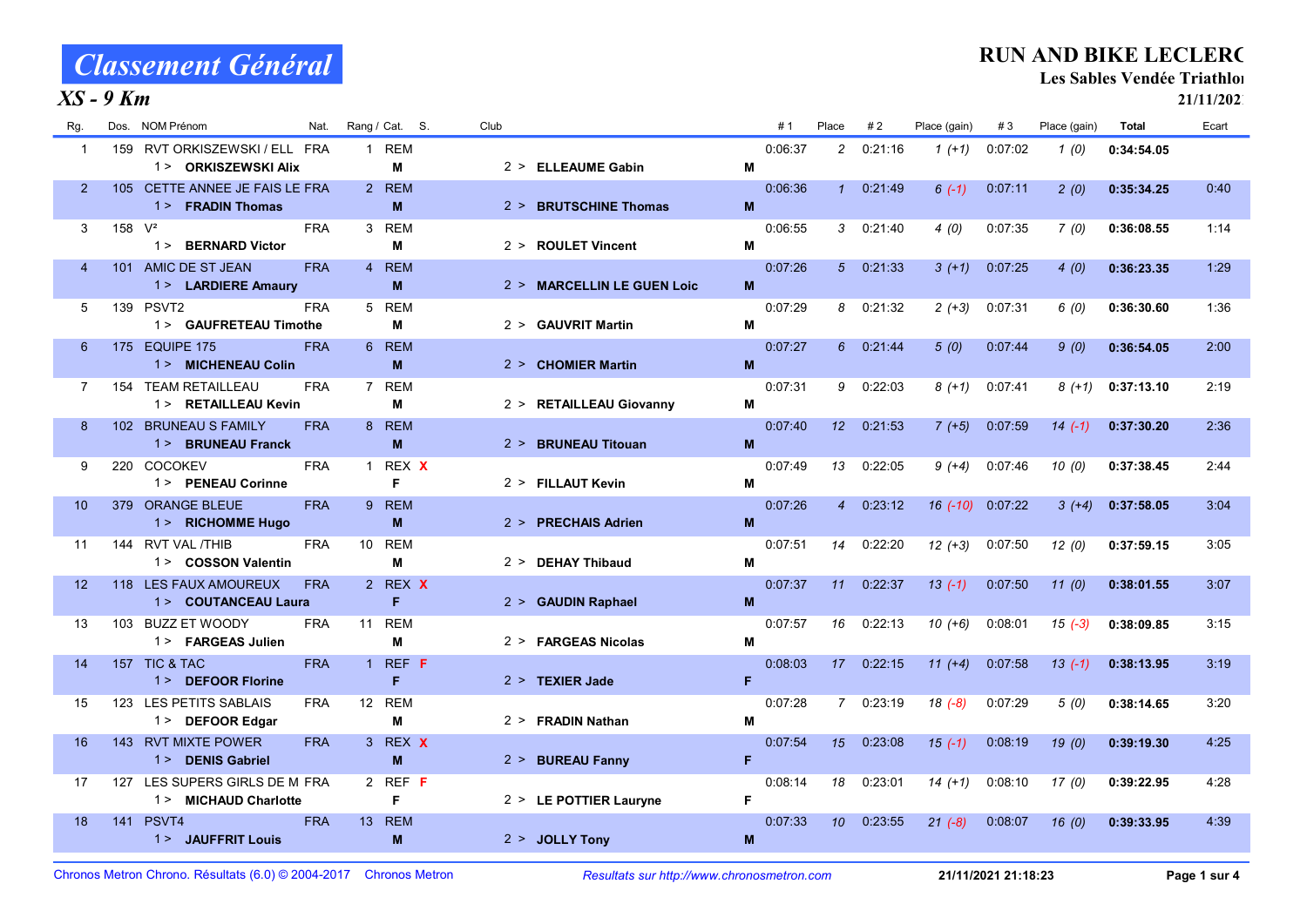#### $XS - 9$  Km

#### RUN AND BIKE LECLERC

Les Sables Vendée Triathlon

| Rg. | NOM Prénom<br>Dos.                                | Nat.       |    | Rang / Cat. S.     | Club |                             |    | #1      | Place           | #2      | Place (gain) | #3      | Place (gain) | <b>Total</b> | Ecart |
|-----|---------------------------------------------------|------------|----|--------------------|------|-----------------------------|----|---------|-----------------|---------|--------------|---------|--------------|--------------|-------|
| 19  | 107 CLANDESTIN TEAM<br>1> LAHAYE Thierry          | <b>FRA</b> |    | 4 REX X<br>M       |      | 2 > BARIL Edith             | F  | 0:08:19 | 20              | 0.23.16 | $17(+1)$     | 0.08.14 | 18(0)        | 0:39:47.70   | 4:53  |
| 20  | 142 RAPIDO ET RAZMO<br>1> ROCARD Naomie           | <b>FRA</b> |    | 3 REF F<br>F       |      | 2 > SALDANA Marylou         | F  | 0:08:17 | 19              | 0:23:43 | $19( -1)$    | 0.08.43 | 22(0)        | 0:40:41.50   | 5:47  |
| 21  | 145 SANDRA ET PAM<br>1> POISSON Pamela            | <b>FRA</b> |    | 4 REF F<br>F       |      | 2 > GROUSSIN Sandra         | F  | 0.08.40 | 22              | 0.23.46 | $20(+1)$     | 0:08:35 | 20(0)        | 0:41:00.10   | 6:06  |
| 22  | 106 CHAMAX<br>1> REVERSEAU GRATON Charlott        | <b>FRA</b> |    | 5 REX X<br>F       |      | 2 > GRATON Maxime           | M  | 0:08:34 | 21              | 0:24:28 | $23( -1)$    | 0.08:41 | 21(0)        | 0:41:42.50   | 6:48  |
| 23  | 156 THE SUNDAY S RUNNER FRA<br>1 > MEUNIER Arnaud |            |    | 6 REX X<br>M       |      | 2 > CHEREAU Blandine        | F  | 0:09:09 | 28              | 0.24:18 | $22(+5)$     | 0 08:44 | 23(0)        | 0:42:09.85   | 7:15  |
| 24  | 375 HIFI FI HOURA<br>1> DEBLADIS Quentin          | <b>FRA</b> | 14 | <b>REM</b><br>М    |      | 2 > MICHAUD Guillaume       | M  | 0.09.11 | 29              | 0:24:47 | $24 (+3)$    | 0:08:51 | $24 (+2)$    | 0:42:48.00   | 7:53  |
| 25  | 122 LES INCONNUS<br>1> PASQUIER Christophe        | <b>FRA</b> |    | 15 REM<br>M        |      | 2 > JAUFFRIT Francois       | M  | 0.08.57 | 26              | 0:24:49 | $25 (+2)$    | 0 09:13 | $28$ (-1)    | 0:42:58.25   | 8:04  |
| 26  | 140 PSVT3<br>1> DUBOIS Marion                     | <b>FRA</b> |    | 5 REF F<br>F       |      | 2 > BRILLIER LAVERDURE Isis | F  | 0.08:55 | 25              | 0:25:03 | 26(0)        | 0.09.28 | $31(-1)$     | 0:43:24.10   | 8:30  |
| 27  | 147 TEA CHEERS<br>1 > GUILLARD Clarisse           | <b>FRA</b> |    | 7 REX X<br>F       |      | 2 > BIEHLER Nicolas         | M  | 0.08:45 | 24              | 0:25:38 | $28(-3)$     | 0.09:28 | 33(0)        | 0:43:50.20   | 8:56  |
| 28  | 151 TEAM GIRLS LSVT<br>1 > FARGEAS Leandra        | <b>FRA</b> |    | 6 REF $F$<br>F     |      | 2 > BRUTSCHINE Zelie        | F  | 0:09:26 | 33              | 0:25:34 | $27 (+5)$    | 0:09:21 | 30(0)        | 0:44:19.20   | 9:25  |
| 29  | 153 TEAM POGGIO<br>1 > MATHE Dominique            | <b>FRA</b> |    | 8 REX X<br>M       |      | 2 > MATHE Manon             | F. | 0.08.45 | 23              | 0:26:24 | $30(-6)$     | 0:09:12 | 27(0)        | 0:44:19.55   | 9:25  |
| 30  | 119 LES GABORIT<br>1 > GABORIT Agnes              | <b>FRA</b> |    | 9 REX X<br>F       |      | 2 > GABORIT Jerome          | м  | 0:09:29 | 34              | 0:26:03 | $29(+4)$     | 0.09.39 | 35(0)        | 0:45:08.65   | 10:14 |
| 31  | 120 LES GAZEAUX<br>1 > GAZEAU Fabrice             | <b>FRA</b> |    | <b>16 REM</b><br>M |      | 2 > GAZEAU Corentin         | M  | 0:09:39 | 36              | 0.26.40 | 34(0)        | 0:09:05 | $26 (+5)$    | 0:45:22.80   | 10:28 |
| 32  | 137 OCEA 1<br>1 > GUERIN Juliette                 | <b>FRA</b> |    | 10 REX X<br>F      |      | 2 > MOLITOR Marc            | м  | 0:09:18 | 30              | 0:26:43 | $35(-1)$     | 0:09:28 | $32( -1)$    | 0:45:27.60   | 10:33 |
| 33  | 132 MENANTEAU GIRL<br>1 > MENANTEAU Helene        | <b>FRA</b> |    | 7 REF F<br>F       |      | 2 > MENANTEAU Cloe          | F. | 0:09:48 | 37              | 0:26:26 | $31 (+4)$    | 0 09:20 | 29(0)        | 0:45:32.15   | 10:38 |
| 34  | 152 TEAM GUENOLE<br>1> GUENOLE Sebastien          | <b>FRA</b> |    | 17 REM<br>M        |      | 2 > GUENOLE Jerome          | м  | 0:09:22 | 31              | 0:26:54 | $37(-3)$     | 0:09:31 | 34(0)        | 0:45:45.55   | 10:51 |
| 35  | LES GIRLS DE MONTS<br>121<br>1> LE POTTIER Mailys | <b>FRA</b> |    | 8 REF F<br>F       |      | 2 > BREVARD Melonie         | F. | 0:09:26 | 32 <sup>°</sup> | 0.26:45 | 36(0)        | 0:09:56 | $38 (-3)$    | 0:46:04.95   | 11:10 |
| 36  | 108<br>DINAMIC85<br>1 > LAURY Nadine              | <b>FRA</b> | 11 | REX X<br>F         |      | 2 > BESSONNET Michel        | M  | 0:09:38 | 35              | 0:26:39 | 33(0)        | 0:09:56 | $37(-1)$     | 0:46:11.05   | 11:17 |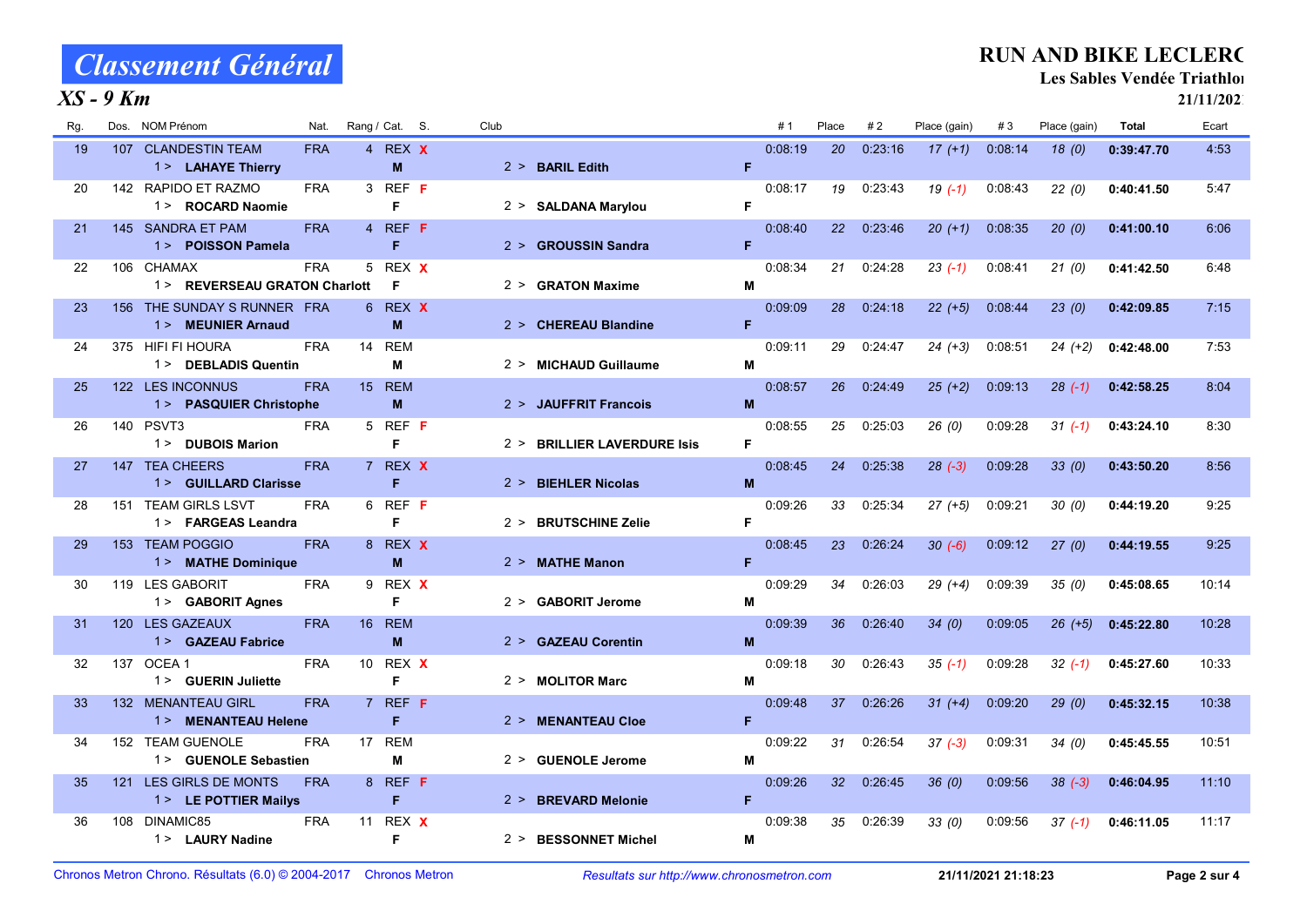#### $XS - 9$  Km

#### RUN AND BIKE LECLERC

Les Sables Vendée Triathlon

| Rg. | NOM Prénom<br>Dos.                                     | Nat.       | Rang / Cat. S.                | Club  |                       |    | #1      | Place | #2      | Place (gain) | #3      | Place (gain) | <b>Total</b> | Ecart |
|-----|--------------------------------------------------------|------------|-------------------------------|-------|-----------------------|----|---------|-------|---------|--------------|---------|--------------|--------------|-------|
| 37  | 146 T'AS PEUR<br>1> LANDAIS Pauline                    | <b>FRA</b> | 9 REF F<br>F                  |       | 2 > OBINEAU Julie     | F  | 0.09.49 | 38    | 0.26.38 | $32 (+1)$    | 0.09.55 | 36(0)        | 0:46:20.40   | 11:26 |
| 38  | 114 LA WATER FAMILY<br>1> LEROUX Clovis                | <b>FRA</b> | 12 REX X<br>M                 |       | 2 > BABONNEAU Alice   | F  | 0:10:12 | 39    | 0:27:35 | 38(0)        | 0:09:01 | $25(+1)$     | 0:46:46.80   | 11:52 |
| 39  | 138 PSVT1<br>1> FERRE Bertille                         | <b>FRA</b> | 10 REF F<br>F                 |       | 2 > GAUDUCHEAU Lalie  | F  | 0:09:02 | 27    | 0:27:42 | $39(-11)$    | 0:10:12 | $42( -1)$    | 0:46:55.30   | 12:01 |
| 40  | 112 LA CHOUFFE<br>1 > PILLET Alexandre                 | <b>FRA</b> | <b>REM</b><br>18<br>M         |       | 2 > MERLE Lionel      | M  | 0:10:23 | 42    | 0:28:06 | $40 (+2)$    | 0:10:53 | 46 (0)       | 0:49:21.00   | 14:26 |
| 41  | 110 FLORINE<br>1> WALTER Nadine                        | <b>FRA</b> | 13 REX X<br>F                 |       | 2 > ROUSSIN Florian   | M  | 0:39:41 | 58    |         |              |         |              | 0:49:30.25   | 14:36 |
| 42  | 113 LA DRINK TEAM<br>1> CAURET Florian                 | <b>FRA</b> | <b>REM</b><br>19<br>М         |       | 2 > CHEVALIER David   | M  | 0:10:19 | 40    | 0:29:50 | $43(-2)$     | 0:10:11 | 41(0)        | 0:50:19.15   | 15:25 |
| 43  | 116 LES CHA PAU<br>1> GOMOND Charlene                  | <b>FRA</b> | 11 REF F<br>F                 |       | 2 > DROUET Pauline    | F  | 0:10:51 | 47    | 0:29:42 | $42 (+3)$    | 0:10:10 | $40(+1)$     | 0:50:42.10   | 15:48 |
| 44  | 125 LES SAMSAB<br>1 > BROSSEAU Samantha                | <b>FRA</b> | 12 REF F<br>F                 |       | 2 > FONTENEAU Sabrina | F  | 0:10:40 | 43    | 0:29:26 | $41 (+2)$    | 0:10:42 | $45(-3)$     | 0:50:46.45   | 15:52 |
| 45  | 117 LES COURGES<br>1 > BIDET Marine                    | <b>FRA</b> | 13 REF F<br>F                 |       | 2 > MATHE Estelle     | F  | 0:10:22 | 41    | 0:29:54 | $45(-2)$     | 0:11:05 | $47 (-2)$    | 0:51:19.85   | 16:25 |
| 46  | 131 MAMOUMOU<br>1> RATEL Lisa                          | <b>FRA</b> | REF F<br>14<br>F              |       | 2 > RATEL Florence    | F  | 0:10:50 | 46    | 0:29:51 | $44 (+1)$    | 0:10:42 | $44(-1)$     | 0:51:20.90   | 16:26 |
| 47  | 128 LES TWISTEUSES<br>1> VINCENT Laetitia              | <b>FRA</b> | 15 REF F<br>F                 |       | 2 > BALDY Maryline    | F  | 0:10:43 | 44    | 0:30:16 | $46(-2)$     | 0:10:34 | $43(-1)$     | 0:51:31.40   | 16:37 |
| 48  | LES QUICHES<br>124<br>1> GERMAIN Vanessa               | <b>FRA</b> | REX X<br>14<br>F              |       | 2 > GERMAIN Nicolas   | M  | 0:10:47 | 45    | 0:30:16 | $47(-2)$     | 0:11:14 | $49(-1)$     | 0:52:16.15   | 17:22 |
| 49  | 126 LES SISTERS<br>1> GUERIN Cecile                    | <b>FRA</b> | 16 REF <b>F</b><br>F          |       | 2 > BRIEND Geraldine  | F. | 0:13:31 | 55    | 0:30:23 | $48 (+7)$    | 0:10:02 | $39(-1)$     | 0:53:54.55   | 19:00 |
| 50  | <b>DREAM TEAM</b><br>109<br>1> REVERSEAU David         | <b>FRA</b> | 15<br>REX X<br>M              |       | 2 > BRUNO Vanessa     | F  | 0:11:14 | 48    | 0:33:05 | $49( -1)$    | 0:11:56 | $50(-1)$     | 0:56:13.80   | 21:19 |
| 51  | 130 LES WELL<br>1> JEANNEAU Virginie                   | <b>FRA</b> | REF F<br>17 <sup>2</sup><br>F |       | $2 >$ BIRE Isabelle   | F  | 0:12:54 | 53    | 0:34:26 | $50 (+1)$    | 0.11.08 | $48 (+1)$    | 0:58:26.85   | 23:32 |
| 52  | TEAM APERO CHAILLOU FRA<br>149<br>1> CHAILLOU Virginie |            | REX X<br>16<br>F              |       | 2 > CHAILLOU Franck   | M  | 0:11:49 | 49    | 0:34:43 | $52 (-2)$    | 0:12:49 | $51(-1)$     | 0:59:19.30   | 24:25 |
| 53  | TEAM APERO BERNARD FRA<br>148<br>1> BERNARD Thierry    |            | REX X<br>17 <sup>2</sup><br>M | 2 > 1 | <b>BERNARD Sylvie</b> | F  | 0.11.49 | 50    | 0:34:30 | 51(0)        | 0:13:02 | $52(-3)$     | 0:59:19.55   | 24:25 |
| 54  | <b>CELEA FAMILY</b><br>104<br>1> CELEA Sylvie          | <b>FRA</b> | REF F<br>18<br>F              |       | 2 > CELEA Helene      | F  | 0:12:49 | 51    | 0:34:57 | $53(-2)$     | 0:13:20 | $53(-1)$     | 1:01:04.15   | 26:10 |